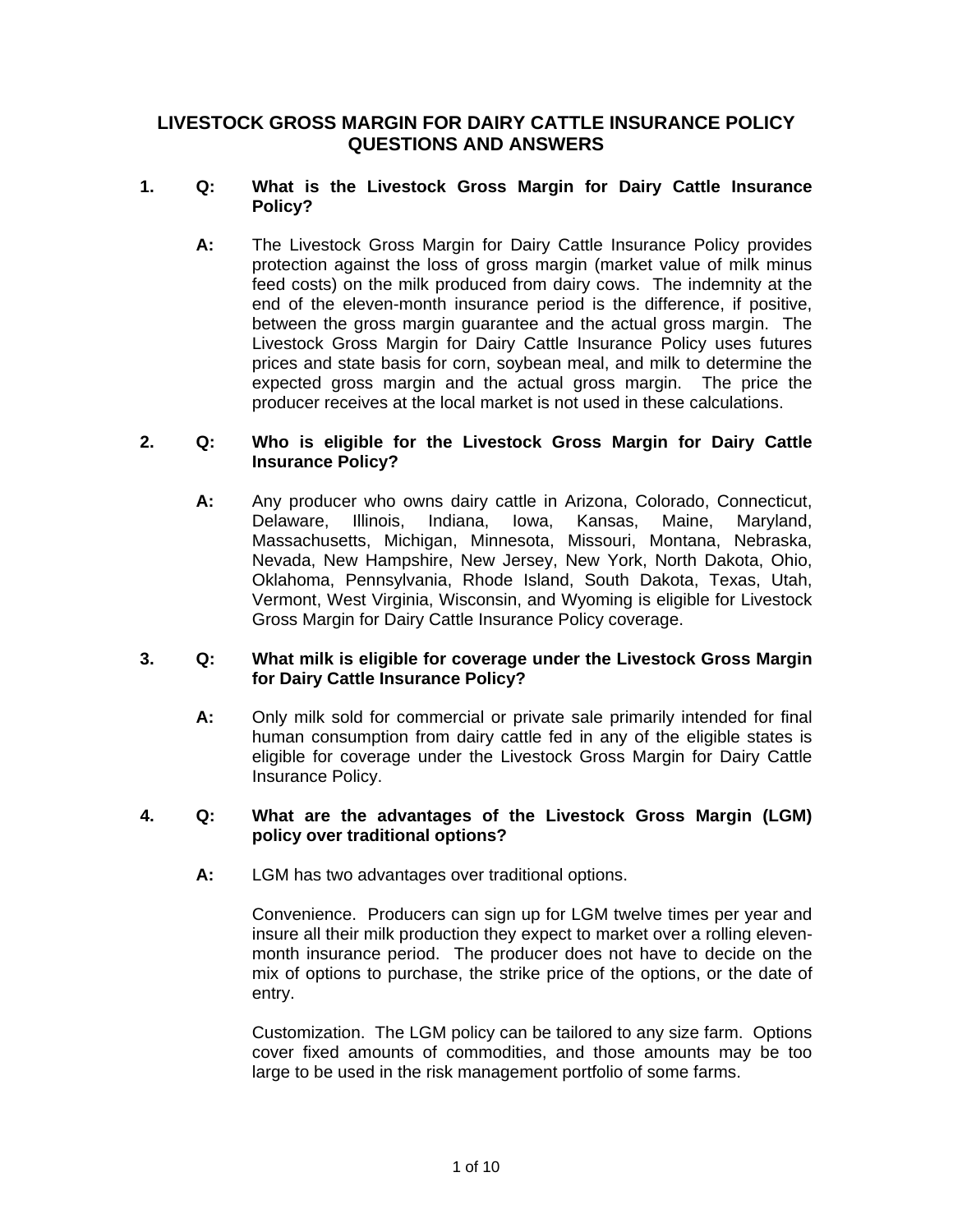# **5. Q: How is LGM different from traditional options?**

**A:** LGM is different from traditional options in that LGM is a bundled option that covers both the price of milk and feed costs. The mix of target milk marketings per dairy cow and target feed rations are supplied by the producer. This feature allows the producer to select feed rations and production levels that best reflect their actual production situation. The resulting bundle of options effectively insures the producer's gross margin, milk revenue minus feed costs, over the insurance period.

LGM works as a bundle of options that pay the difference, if positive, between the value at purchase of the options and the value at the end of a certain time period. So, LGM would pay the difference, if positive, between the gross margin guarantee and the actual gross margin, as defined in the policy provisions.

## **6. Q: Can LGM be exercised?**

**A:** No, LGM cannot be exercised during the insurance period. LGM pays the difference, if positive, between the gross margin guarantee and the actual gross margin, as defined in the LGM provisions, at the end of the insurance period.

# **7. Q: Does LGM use the price the producer receives at the market?**

**A:** No. The prices for LGM are based on simple averages of futures contract daily settlement prices and are not based on the prices the producer receives at the market. Milk and corn prices are adjusted for statespecific and month-specific expected basis. The same basis levels used to adjust expected corn prices and expected milk prices are used to adjust actual corn prices and actual milk prices.

## **8. Q: Does LGM make early indemnity payments?**

**A:** Yes. If an indemnity is due under LGM coverage, the company will send the producer a notice of probable loss after the last month of the producer's marketing plan. The last month of the producer's marketing plan is the last month in which the producer indicated target marketings on the application.

# **9. Q: How is the underwriting capacity for LGM distributed?**

Federal Crop Insurance Corporation's underwriting capacity manager. **A:** LGM has limited underwriting capacity that will be distributed through the The underwriting capacity will be distributed on a first come, first served basis. LGM will not be offered for sale after capacity is full or at any time the underwriting capacity manager is not functional.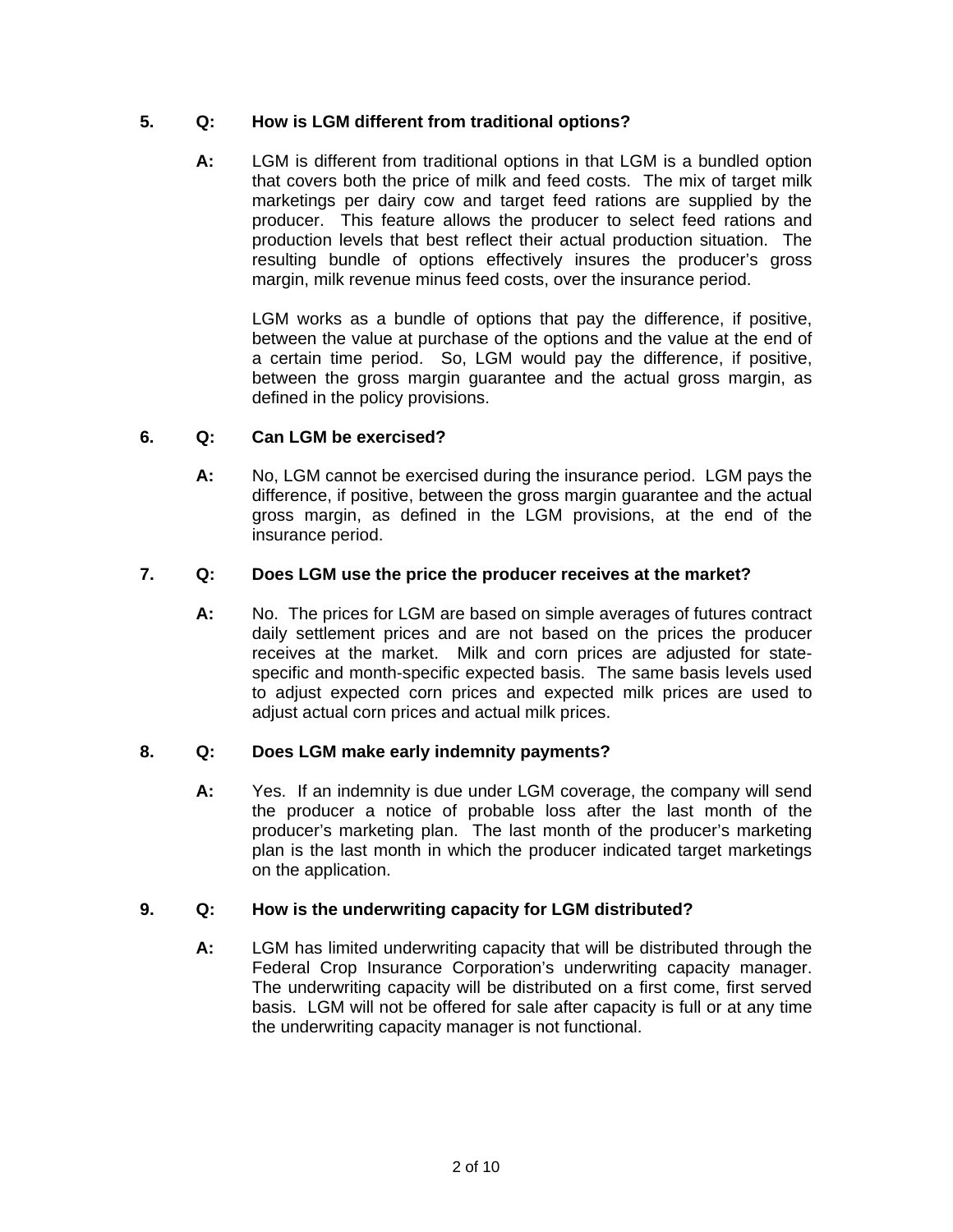### **10. Q: When is LGM for Dairy Cattle sold and how long do the sales periods last?**

**A:** LGM for Dairy Cattle is sold on the third to last business day of each month. The sales period begins as soon as RMA reviews the data submitted by the developer after the close of markets on the last day of the price discovery period. The sales period ends at 9:00 AM the following day. If expected milk and feed prices are not available on the RMA website, LGM will not be offered for sale for that insurance period

## **11. Q: How are the feed quantities for LGM determined?**

**A:** Producers must supply the total number of tons of corn or corn equivalent and the tons of protein meal or protein meal equivalent that they expect to feed for each month in which they insure their milk. Feed quantities are bounded. The number of tons of corn or corn equivalent must be between 0.00364 and 0.02912 tons per hundredweight of milk. The number of tons of protein meal or protein meal equivalent must be between 0.000805 and 0.006425 tons per hundredweight of milk.

### **12. Q: How can feed equivalents be determined?**

Endorsement contains a table with suggested feed conversion rates. **A:** Producers can determine the corn and soybean meal equivalents of their feeds. The only restriction is that the feed rates must be within the bounds listed in Question 11. The LGM-Dairy Commodity Exchange Below is an example feed conversion based on the suggested rates. If a producer fed 140 bushels of oats and 0.2 tons of meat meal, he/she would need to convert these to corn and soybean meal equivalents.

The conversion for the oats can be done in two steps:

- Step 1. Converting feed to tons. 140 bushels of oats X (32 pounds/1 bushel of oats) X (1 ton/2000  $pounds) = 2.24$  tons
- Step 2. Using the suggested conversion rates for corn and soybean meal equivalents. 2.24 tons of oats  $X$  0.120 = 0.2688 tons of soybean meal equivalents 2.24 tons of oats  $X$  0.779 = 1.7450 tons of corn equivalents

The conversion for the meat meal can be done in one step as the meat meal is already measured in tons:

Step 1. Using the suggested conversion rates for corn and soybean meal equivalents. 0.2 tons of meat meal  $X$  1.227 = 0.2454 tons of soybean meal equivalents 0.2 tons of meat meal  $X -0.349 = -0.0698$  tons of corn equivalents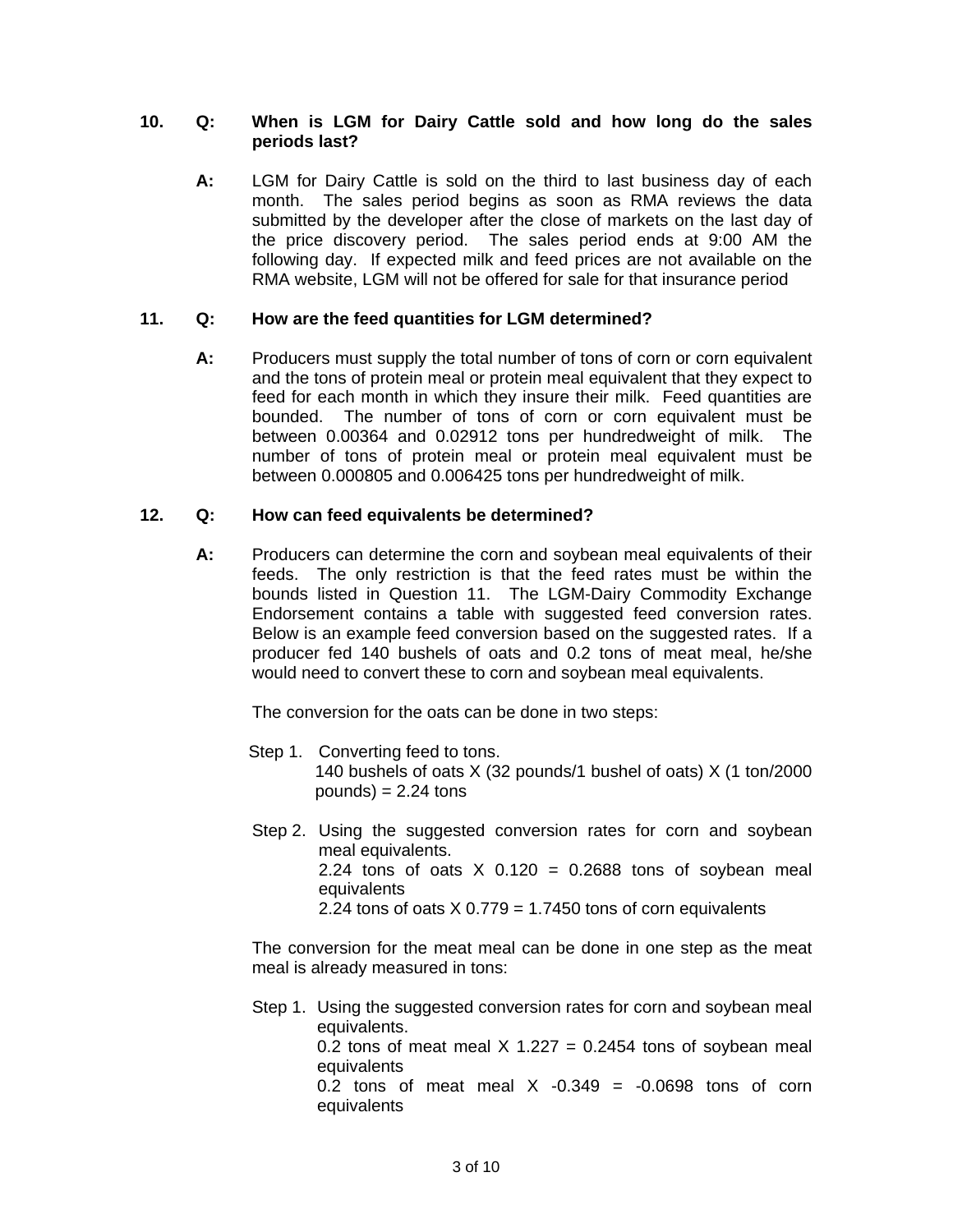So the corn and soybean meal equivalents for 140 bushels of oats and 0.2 tons of meat meal are 0.5142 tons of soybean meal (0.2688 + 0.2454) and 1.6752 tons of corn equivalent (1.7450 – 0.0698).

Feeds should be combined when creating corn and soybean meal equivalents. Please notice that many of the protein meal feeds have negative corn equivalent values.

### **13. Q: How are the feed costs for LGM determined?**

**A:** Expected feed costs for a month equal the expected corn price times the tons of corn or corn equivalent (converted to bushels) specified by the producer for that month plus the expected soybean meal price times the tons of protein meal or protein meal equivalent specified by the producer for that month. Actual feed costs use actual prices for the month and the same producer-specified quantities of feed.

#### **14. Q: What types of losses are covered by LGM?**

**A:** LGM covers the difference between the gross margin guarantee and the actual gross margin. LGM does not insure against dairy cattle death loss, unexpected decreases in milk production, or unexpected increases in feed use.

### **15. Q: Where can I purchase LGM coverage?**

LGM is available for sale at your authorized crop insurance agent's office. **A:** LGM is available for sale at your authorized crop insurance agent's office.<br>Crop insurance agents must be certified by an insurance company to sell LGM and that agent's identification number must be on file with the Federal Crop Insurance Corporation.

#### **16. Q: What months make up the Insurance Period?**

The insurance period contains the eleven months following sales closing. **A:** The insurance period contains the eleven months following sales closing. For example, the insurance period for the January 29 sales closing date contains the months of February through December. However, coverage begins in the second month of the insurance period, so the coverage period for this example is the months of March through December.

## **17. Q: What are the Producer's Target Marketings and Target Feed?**

**A:** A determination made by the insured as to the quantity of milk to be sold and the quantity of feed to be fed for each month during the insurance period. Target marketings must be less than or equal to that producer's applicable approved target marketings as certified by the producer. Target feed must be within the bounds that are specified in the underwriting rules.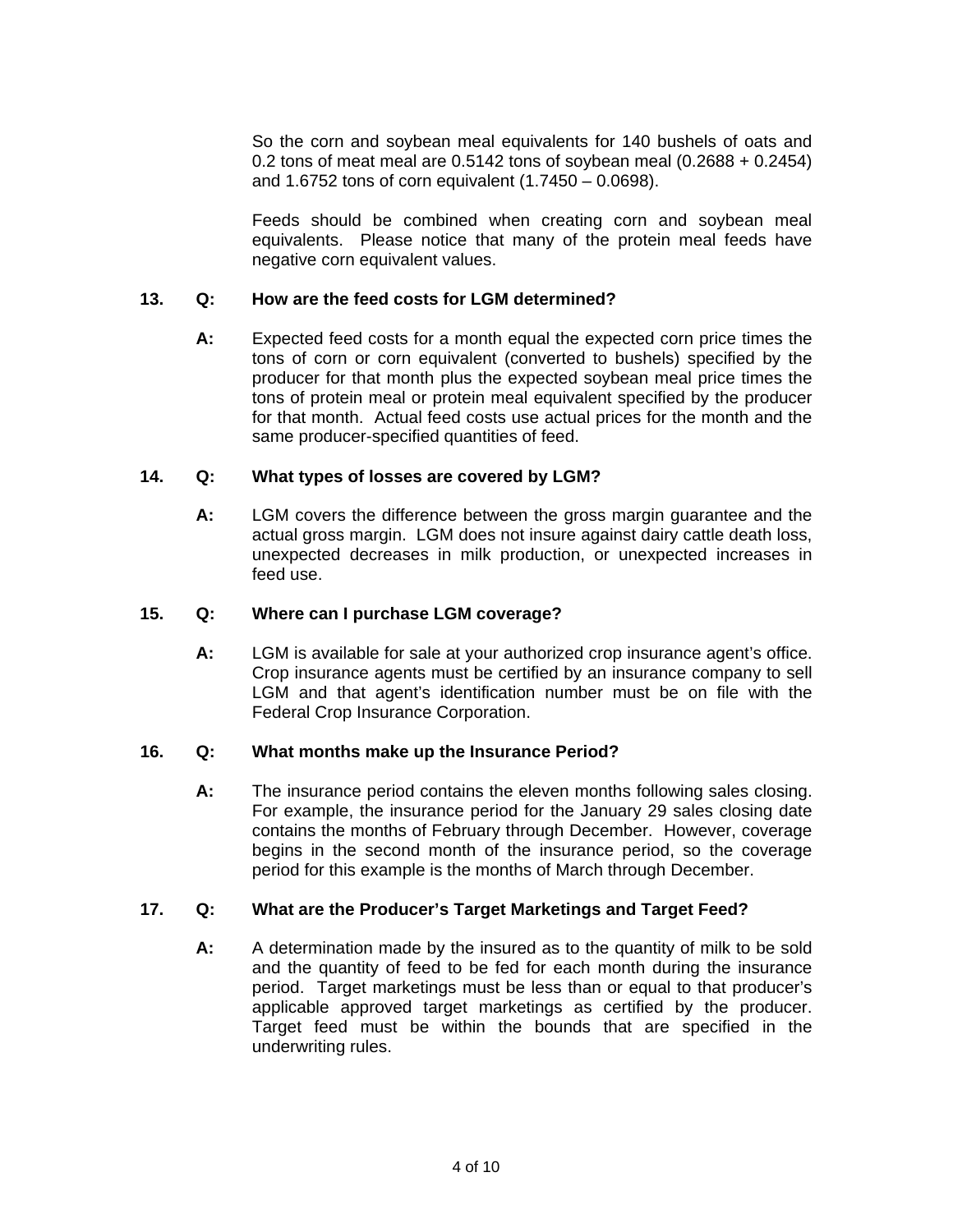# **18. Q: What are the Producer's Approved Target Marketings?**

milk that may be stated as target marketings on the application. **A:** The producer's approved target marketings are the maximum amount of Approved target marketings are certified by the producer and are subject to inspection by the insurance company. A producer's approved target marketings will be the lesser of the capacity of the producer's dairy operation for the eleven-month insurance period as determined by the insurance provider and the underwriting capacity limit as stated in the special provisions.

# **19. Q: What is the Expected Corn Price?**

 **A:** For months in which a CBOT corn contract expires, the simple average of the settlement prices for the CBOT corn futures contract for the month during the expected price measurement period plus the state-specific corn basis for the month. For other months, the state-specific corn basis for the month plus the weighted average of the immediately surrounding months' simple average of the daily settlement prices during the expected price measurement period. The expected price measurement period is the three days prior to the second to last trading day of the month. (See the Commodity Exchange Endorsement for more information.) Prices will be released by RMA after the markets close on the last day of the price discovery period.

## **20. Q: What is the Expected Soybean Meal Price?**

**A:** For months in which a Chicago Board of Trade (CBOT) soybean meal contract expires, the expected soybean meal price is the simple average of the daily settlement prices of the CBOT soybean meal futures contract for the month during the expected price measurement period. For other months, the expected soybean meal price is the weighted average of the immediately surrounding months' simple average of the daily settlement prices during the expected price measurement period. No basis adjustment is made to soybean meal prices. The expected price measurement period is the three days prior to the second to last trading day of the month. (See the Commodity Exchange Endorsement for additional information on the calculation of the expected soybean meal price.) Prices will be released by RMA after the markets close on the last day of the price discovery period.

## **21. Q: What is the Expected Cost of Feed?**

**A:** The expected cost of feed for each month equals the target corn (or corn equivalent) to be fed times 2000/56 (to convert tons to bushels) times the expected corn price for that month, plus the target protein meal (or protein meal equivalent) to be fed times the expected soybean meal price for that month. Prices will be released by RMA after the markets close on the last day of the price discovery period.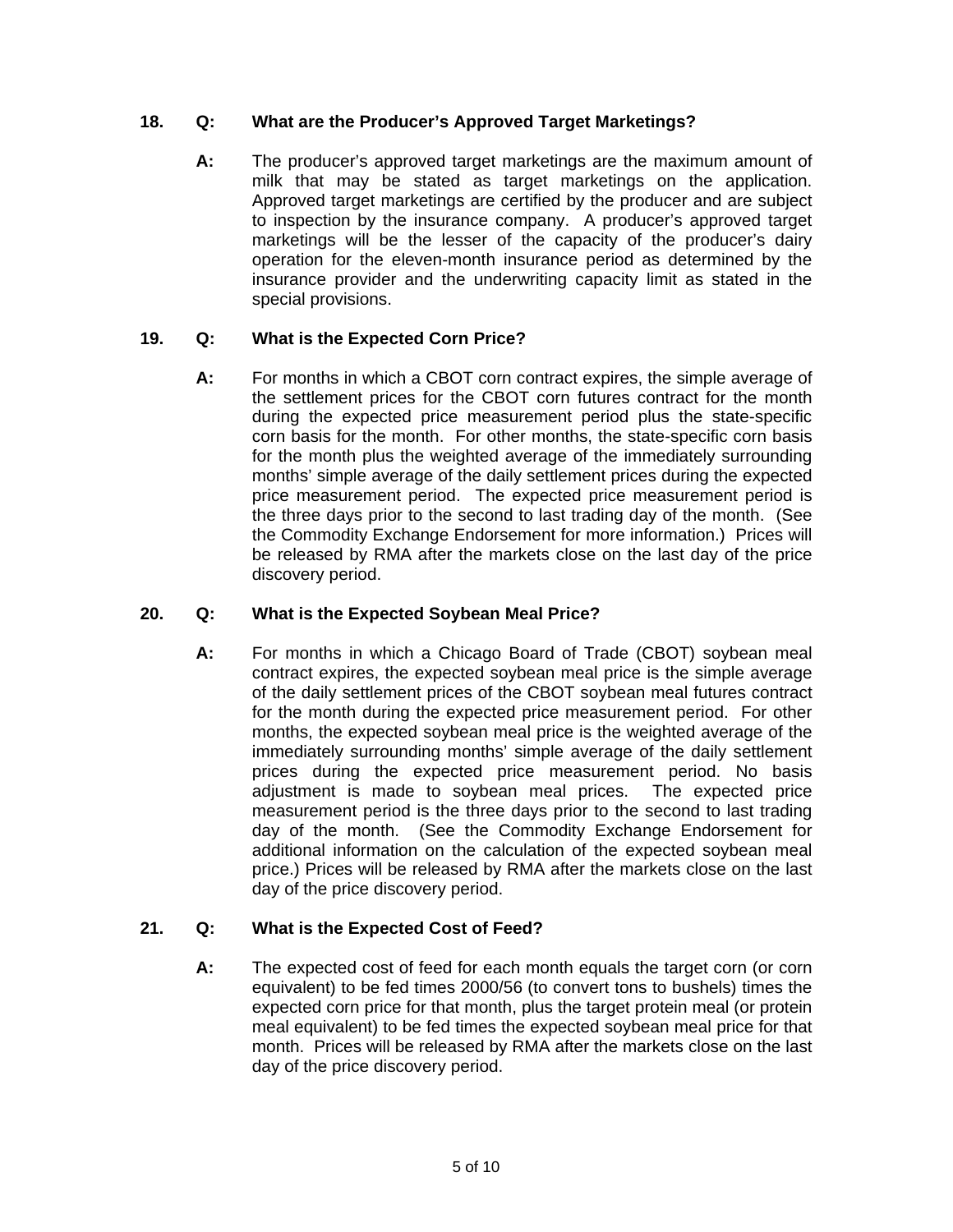Expected Cost of Feed for an operation that produces 1,560 cwt. of milk in a month with target feed levels of 20.5 tons of corn and 6 tons of soybean meal:

20.5 tons x (2,000/56) x Expected Corn Price<sub>t</sub> + 6 x Expected Soybean Meal Price

If the Expected Corn Price is \$2.10 per bushel and the Expected Soybean Meal Price is \$150 per ton, expected feed costs would be \$2,437.50  $[20.5 \times (2,000/56) \times $2.10 + 6 \times $150 = $2,437.50].$ 

## **22. Q: What is the Expected Milk Price?**

**A:** The expected milk price is the simple average of the daily settlement prices of the CME Class III milk futures contract for the month during the expected price measurement period plus the state-specific milk basis for the month. The expected price measurement period is the three days prior to the second to last trading day of the month. Prices will be released by RMA after the markets close on the last day of the price discovery period.

## **23. Q: What is the Expected Gross Margin per Month?**

**A:** The expected gross margin per month is the approved target marketings times the expected milk price for that month less the expected feed costs for that month. Extending the above example, if approved target marketings are 1,560 cwt. of milk for a month, the expected milk price is \$12 per hundredweight, and the expected feed cost is \$2,437.50, then the Expected Gross Margin is equal to  $$16,282.50$   $[(1,560 \times $12.00) $2,437.50 = $16,282.50$ .

### **24. Q: How is the expected total gross margin calculated for each insurance period?**

**A:** The expected total gross margin is the sum of the expected gross margins for each month of an insurance period.

### **25. Q: How is the gross margin guarantee calculated for each insurance period?**

**A:** The gross margin guarantee for each coverage period is calculated by subtracting a deductible amount from the expected total gross margin for the applicable insurance period.

If our example producer wants a \$0.10 deductible on each of 1,560 hundredweight of milk, then the gross margin guarantee would be  $$16,126.50$   $$16,282.50 - $0.10 \times 1,560$  = \$16,126.50].

The deductible is the portion of the expected gross margin that you elect not to insure. Allowable deductible amounts range from zero to \$1.50 per hundredweight of milk in \$0.10 per hundredweight increments.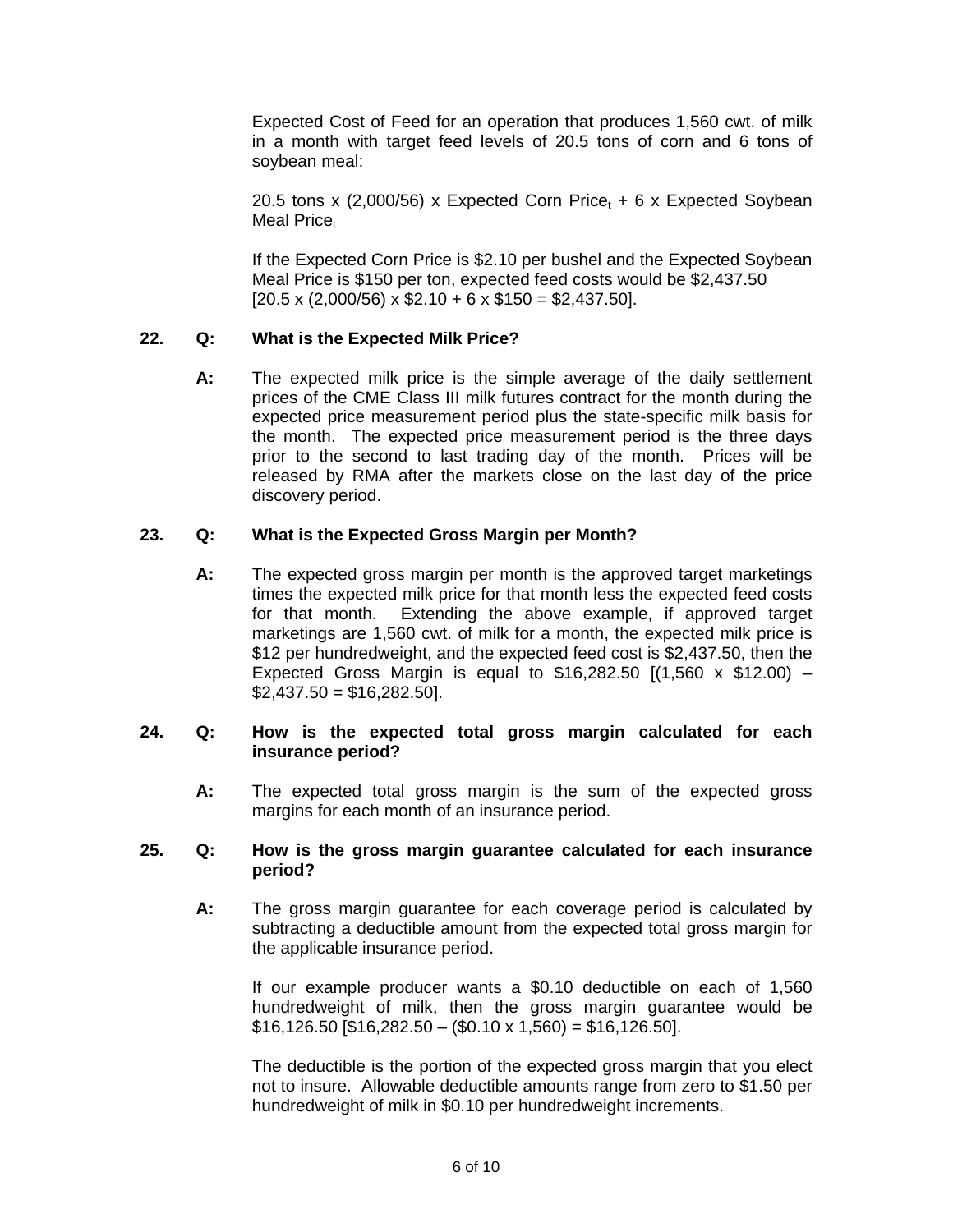# **26. Q: What is the Actual Corn Price?**

**A:** For months in which a CBOT corn contract expires, the actual corn price is the simple average of the daily settlement prices for the CBOT corn futures contract for the month during the actual price measurement period plus the state-specific corn basis for the month. For other months, the state-specific corn basis for the month plus the weighted average of the immediately surrounding months' simple average of the daily settlement prices during the actual price measurement period. The actual price measurement period is the last three trading days prior to contract expiration. (See the Commodity Exchange Endorsement for more information.)

# **27. Q: What is the Actual Soybean Meal Price?**

**A:** For months in which a CBOT soybean meal contract expires, the actual soybean meal price is the simple average of the daily settlement prices for the CBOT soybean meal contract for the month during the actual price measurement period. For other months, the actual soybean meal price is the weighted average of actual soybean meal prices in the immediately surrounding months. The actual price measurement period is the last three trading days prior to contract expiration. (See the Commodity Exchange Endorsement for more information.)

# **28. Q: What is the Actual Cost of Feed?**

**A:** The actual cost of feed for each month equals the target corn to be fed times 2,000/56 (to convert tons to bushels) times the actual corn price for that month, plus the target soybean meal to be fed times the actual soybean meal price for that month. Calculation of the actual cost of feed uses the same target corn and soybean meal to be fed as the expected cost of feed. Changes in feed rations from these target amounts are not covered under the LGM for Dairy Cattle policy.

The actual cost of feed for an operation that produces 1,560 cwt. of milk in a month with target feed levels of 20.5 tons of corn and 6 tons of soybean meal:

20.5 tons x (2,000/56) x Actual Corn Price<sub>t</sub> + 6 x Actual Soybean Meal Price<sub>t</sub>

If the Actual Corn Price is \$2.00 per bushel and the Actual Soybean Meal Price is \$175 per ton, actual feed costs would be \$2,514.29  $[20.5 \times (2,000/56) \times $2.00 + (6 \times $175) = $2,514.29]$ .

# **29. Q: What is the Actual Milk Price?**

А: **A:** The actual milk price is the simple average of the daily settlement prices of the CME Class III milk futures contract for the month during the actual price measurement period plus the state-specific milk basis for the month.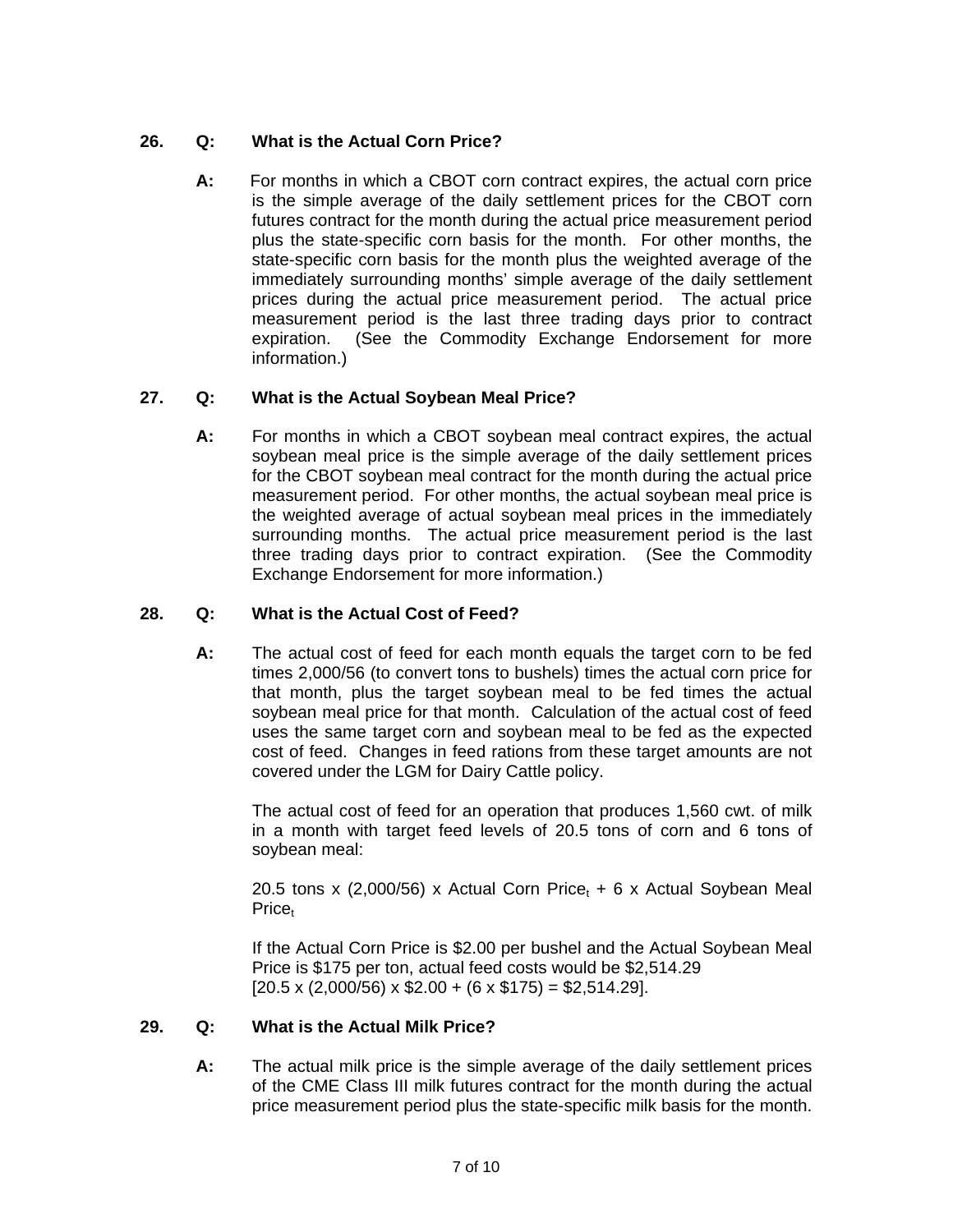The actual price measurement period is the last three trading days prior to contract expiration. (See the Commodity Exchange Endorsement for more information.)

### **30. Q: What is the Actual Gross Margin per Month?**

actual milk price for that month less the actual feed costs for that month. **A:** The actual gross margin per month is the actual marketings times the Extending the above example, if actual marketings are 1,560 cwt. of milk for a month, the actual milk price is \$10 per hundredweight, and the actual feed cost is \$2,514.29, then the actual gross margin is equal to  $$13,085.71$  [(1,560 x  $$10.00$ ) –  $$2,514.29 = $13,085.71$ ].

### **31. Q: How is the actual total gross margin calculated?**

**A:** The actual total gross margin is the sum of the actual gross margins for each month of an insurance period.

### **32. Q: How are indemnities determined?**

**A:** Indemnities to be paid will equal the difference between the gross margin guarantee and the actual total gross margin for the insurance period.

The producer in our example would receive an indemnity of \$3,040.79  $($16,126.50 - $13,085.71 = $3,040.79).$ 

### **33. Q: Is a marketing report required and when should the company receive it?**

**A:** Yes, in the event of a loss the producer must submit a marketing report and sales receipts showing evidence of actual marketings for each month. The producer must submit the marketing report within 15 days of receipt of notice of probable loss.

#### **34. Q: Is this a continuous policy?**

**A:** This is a continuous policy with twelve overlapping insurance periods per year. Target marketings must be submitted for each insurance period. If a target marketing report is not submitted by the sales closing date for the applicable insurance period, target marketings for that insurance period will be zero.

#### **35. Q: When must the application for insurance be turned into the company?**

**A:** The sales closing dates for the policy are the third to last business day of the month for each of the twelve calendar months. The application must be completed and filed not later than the sales closing date of the initial insurance period for which coverage is requested. Coverage for the milk described in the application will not be provided unless the insurance company receives and accepts a completed application and a target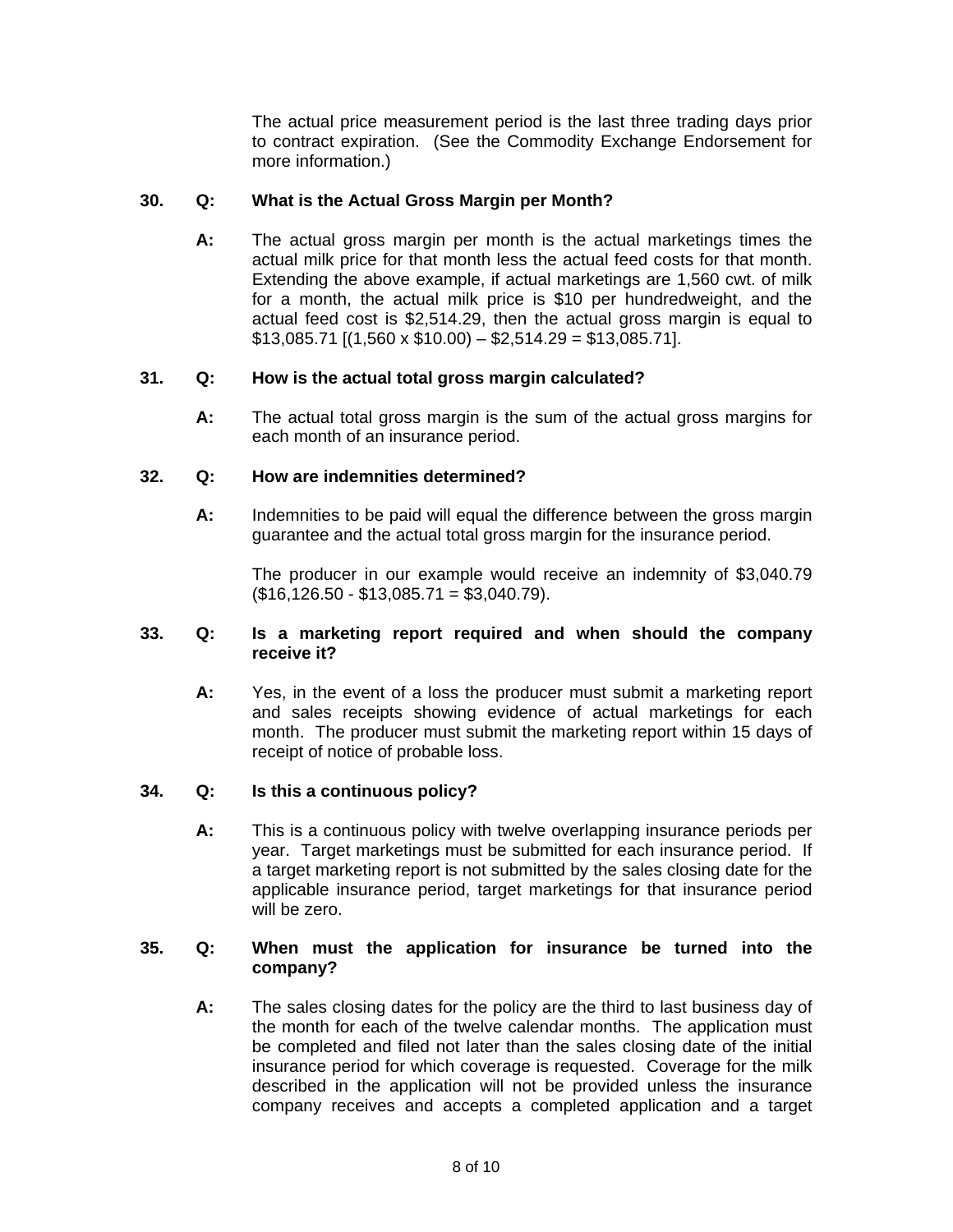marketing report, premium is paid in full, and the insurance company sends the producer a written summary of insurance.

### **36. Q: When does coverage begin?**

**A:** Coverage begins one month after the sales closing date. For example, for the January 29 sales closing date, coverage begins on March 1.

#### **37. Q: When are the contract change dates for the policy?**

**A:** The contract change date is April 30. Any changes to the Livestock Gross Margin policy will be made prior to this contract change date.

### **38. Q: When are the cancellation dates for the policy?**

**A:** The cancellation date is June 30 for all insurance periods.

### **39. Q: When is the end of insurance for the policy?**

**A:** The end of insurance for the policy is eleven months after the sales closing date. For example for the January 29 sales closing date, coverage ends on December 31.

### **40. Q: What deductible levels are available for the policy?**

**A:** The producer may select deductible levels between \$0 and \$1.50 per hundredweight of milk in \$0.10 increments.

### **41. Q: How is the producer's premium calculated?**

**A:** The producer's premium is calculated by a premium calculator program that determines the premium based on target marketings and expected gross margins for each period and deductibles.

## **42. Q: When is the premium for the policy due?**

**A:** The premium for the initial insurance period is due with the application for Livestock Gross Margin insurance coverage. The premium for all subsequent insurance periods is due with the target marketings report, which is due no later than the sales closing date.

#### **43. Q: What portion of a producer's milk will be insured under the policy?**

**A:** 100 percent of a dairy farmer's milk can be insured under the policy.

### **44. Q: What information is required for acceptance of an application for the Livestock Gross Margin for Dairy Cattle Insurance Policy?**

**A:** The application for the Livestock Gross Margin for Dairy Cattle Insurance Policy must contain all the information required by us to insure the gross margin for the livestock or livestock products. Applications that do not